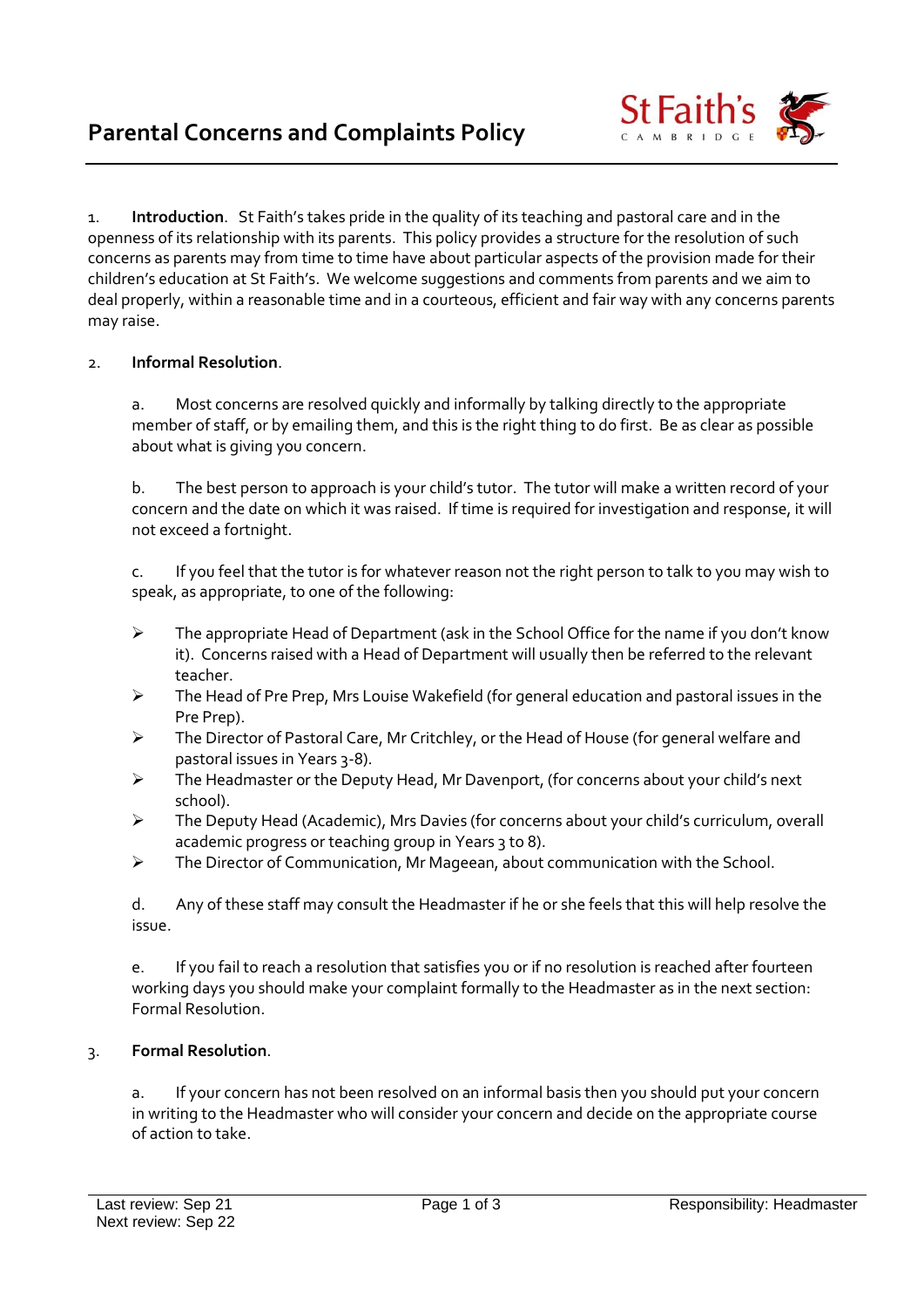b. The Headmaster will respond either verbally or in writing within fourteen working days. If possible a resolution will be reached at this stage.

c. It may be necessary for the Headmaster to carry out further investigations.

d. The Headmaster will keep written records of all meetings and interviews held in relation to the concern.

e. Once the Headmaster is satisfied, so far as is practicable, that all of the relevant facts have been established, a decision will be made and the parents will be informed of this decision in writing and the reasons for it.

f. If parents cannot accept this decision, they should refer the matter to the Panel, as in detailed in the next section.

## 4. **Concerns Panel Hearing**.

a. If there is a failure to reach a resolution of your concern through informal means or with the involvement of the Headmaster, you should address your concern in writing to the Chair of the St Faith's Committee, care of St Faith's, Cambridge, CB2 8AG. The school will forward your letter to the Chair. The concern will then be referred to the Concerns Panel for consideration. The Panel will consist of at least three persons not directly involved in the matters detailed in the concern, two of whom will be Governors of the school and the third of whom will be independent of the management and running of the school, except that where the concern is about the management or the governance of the school the Panel will consist of at least three persons who are independent of the management and the governance of the school. Each of the Panel members will be appointed by the Governors of the school. The Chair of the St Faith's Committee will then acknowledge the concern and schedule a hearing to take place as soon as practicable within twenty-eight days.

b. If the Panel deems it necessary, it may require that further particulars of the concern or any related matter be supplied in advance of the hearing. Copies of such particulars will be supplied to all parties not later than seven days prior to the hearing.

c. The parents may be accompanied to the hearing by one person.

d. If possible the Panel will resolve the parents' concern immediately without the need for further investigation.

e. Where further investigation is required, the Panel will decide how it should be carried out. After due consideration of all facts they consider relevant, the Panel will reach a decision and may make recommendations, which it shall complete within fourteen days of the hearing. The Panel will write to or email the parents informing them of its findings and the reasons for its decision. The Panel's findings and its decision and its recommendations, if any, will be communicated in writing or by email to the parents, to the Head, to the Governors and, where relevant, to the person about whom the concern has been raised. The Panel's decision will be final.

f. A copy of the Panel's findings and recommendations will be made available for inspection on the school premises by the Chair of Governors and the Head.

g. A written record of all complaints will be maintained and will record whether they were resolved at the preliminary stage or proceeded to a panel hearing. The record will include action taken by the School as a result of these complaints, regardless of whether they are upheld.